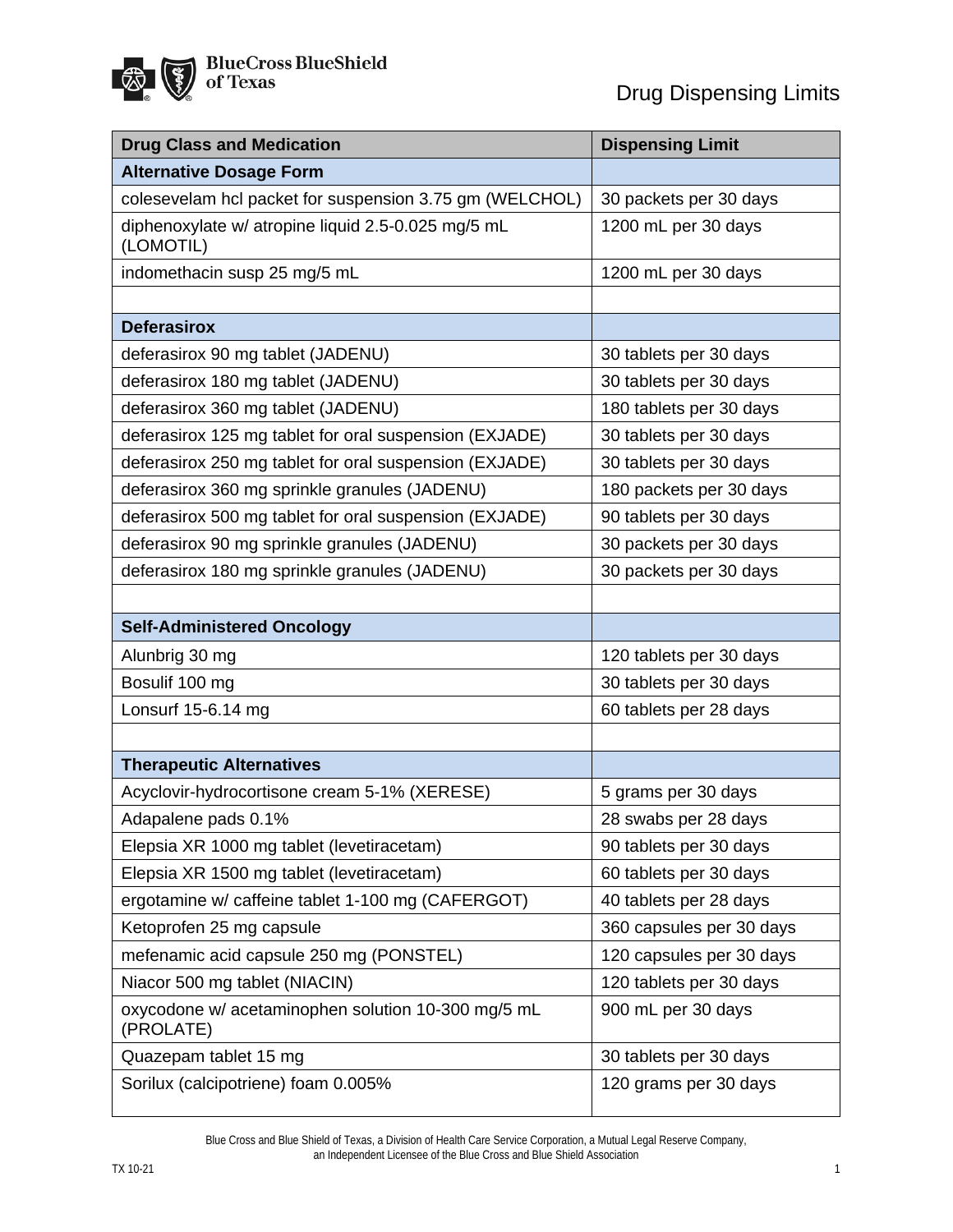| <b>Drug Class and Medication</b>                                                                                                 | <b>Dispensing Limit</b>                                   |
|----------------------------------------------------------------------------------------------------------------------------------|-----------------------------------------------------------|
| <b>Topical Corticosteroids</b>                                                                                                   |                                                           |
| amcinonide 0.01% cream, lotion, and ointment                                                                                     | 100 grams per 30 days (QL is<br>cumulative across agents) |
| betamethasone dipropionate 0.05% cream                                                                                           | 100 grams per 30 days (QL is<br>cumulative across agents) |
| betamethasone dipropionate 0.05% lotion                                                                                          | 100 grams per 30 days (QL is<br>cumulative across agents) |
| betamethasone dipropionate 0.05% ointment                                                                                        | 100 grams per 30 days (QL is<br>cumulative across agents) |
| betamethasone dipropionate spray emulsion 0.05%<br>(SERNIVO)                                                                     | 240 mL per 90 days                                        |
| calcipotriene-betamethasone dipropionate 0.005-0.064%<br>foam (ENSTILAR), ointment and suspension (Taclonex),<br>cream (WYNZORA) | 120 grams per 30 days (QL is<br>cumulative across agents) |
| clobetasol 0.05% aerosolized foam (OLUX)                                                                                         | 180 grams per 90 days (QL is<br>cumulative across agents) |
| clobetasol propionate cream 0.025% (IMPOYZ)                                                                                      | 100 grams per 30 days (QL is<br>cumulative across agents) |
| clobetasol propionate foam 0.05%                                                                                                 | 180 grams per 90 days (QL is<br>cumulative across agents) |
| desoximetasone 0.25% cream, ointment, spray, and gel                                                                             | 100 grams per 30 days (QL is<br>cumulative across agents) |
| diflorasone diacetate cream and ointment                                                                                         | 100 grams per 30 days (QL is<br>cumulative across agents) |
| diflorasone diacetate emollient base cream and ointment                                                                          | 100 grams per 30 days (QL is<br>cumulative across agents) |
| fluocinonide 0.05% cream (Fluocinonide)                                                                                          | 100 grams per 30 days (QL is<br>cumulative across agents) |
| fluocinonide 0.05% emulsified base cream (Fluocinonide)                                                                          | 100 grams per 30 days (QL is<br>cumulative across agents) |
| fluocinonide 0.05% gel (Fluocinonide)                                                                                            | 100 grams per 30 days (QL is<br>cumulative across agents) |
| fluocinonide 0.05% ointment (Fluocinonide)                                                                                       | 100 grams per 30 days (QL is<br>cumulative across agents) |
| fluocinonide 0.05% solution (Fluocinonide)                                                                                       | 100 grams per 30 days (QL is<br>cumulative across agents) |
| halcinonide cream                                                                                                                | 100 grams per 30 days (QL is<br>cumulative across agents) |
| halcinonide ointment                                                                                                             | 100 grams per 30 days (QL is<br>cumulative across agents) |

Blue Cross and Blue Shield of Texas, a Division of Health Care Service Corporation, a Mutual Legal Reserve Company, an Independent Licensee of the Blue Cross and Blue Shield Association